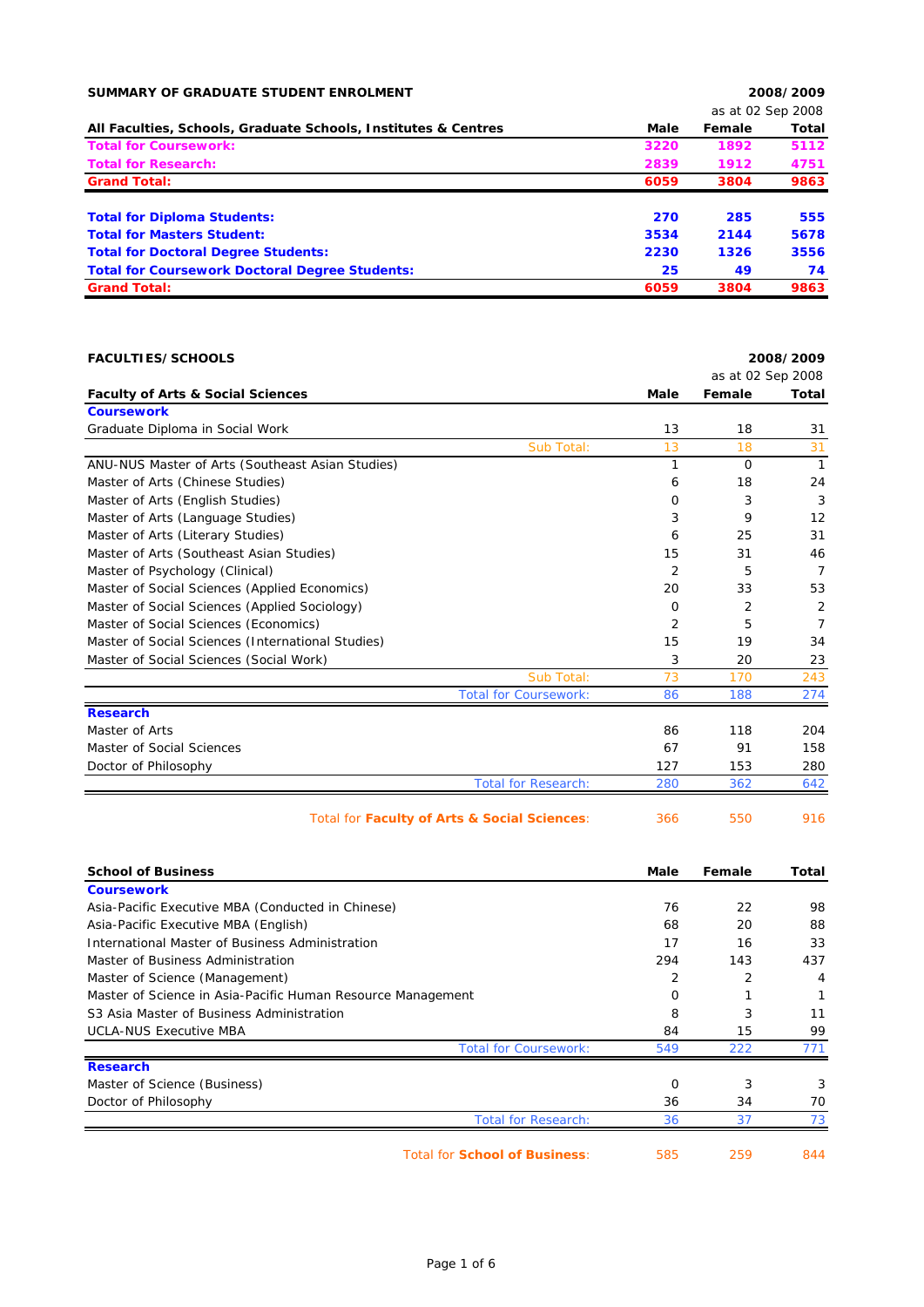| <b>School of Computing</b>                                      | Male       | Female    | Total          |
|-----------------------------------------------------------------|------------|-----------|----------------|
| <b>Coursework</b>                                               |            |           |                |
| Master of Computing<br><b>Total for Coursework:</b>             | 121<br>121 | 39<br>39  | 160<br>160     |
| <b>Research</b>                                                 |            |           |                |
| Graduate Programme                                              | 3          | 0         | 3              |
| Master of Science                                               | 12         | 10        | 22             |
| Doctor of Philosophy                                            | 248        | 70        | 318            |
| <b>Total for Research:</b>                                      | 263        | 80        | 343            |
| <b>Total for School of Computing:</b>                           | 384        | 119       | 503            |
| <b>Faculty of Dentistry</b>                                     | Male       | Female    | Total          |
| <b>Coursework</b>                                               |            |           |                |
| Graduate Diploma in Dental Implantology                         | 14         | 3         | 17             |
| Sub Total:                                                      | 14         | 3         | 17             |
| Master of Dental Surgery (Endodontics)                          | 1          | 4         | 5              |
| Master of Dental Surgery (Oral & Maxillofacial Surgery)         | 6          | 1         | $\overline{7}$ |
| Master of Dental Surgery (Orthodontics)                         | 7          | 8         | 15             |
| Master of Dental Surgery (Periodontology)                       | 4          | 3         | 7              |
| Master of Dental Surgery (Prosthodontics)                       | 4          | 2         | 6              |
| Sub Total:                                                      | 22         | 18        | 40             |
| <b>Total for Coursework:</b>                                    | 36         | 21        | 57             |
| <b>Research</b>                                                 |            |           |                |
| Master of Science                                               | 4          | 6         | 10             |
| Doctor of Philosophy                                            | 6          | 6         | 12             |
| <b>Total for Research:</b>                                      | 10         | 12        | 22             |
| <b>Total for Faculty of Dentistry:</b>                          | 46         | 33        | 79             |
| <b>School of Design &amp; Environment</b>                       | Male       | Female    | Total          |
| <b>Coursework</b>                                               |            |           |                |
| Master of Architecture                                          | 58         | 55        | 113            |
| Master of Arts (Urban Design)                                   | 8          | 5         | 13             |
| Master of Science (Building Science)                            | 20         | 21        | 41             |
| Master of Science (Construction Law & Arbitration)              | 8          | 2         | 10             |
| Master of Science (Construction Law & Dispute Resolution)       | 14         | 3         | 17             |
| Master of Science (Environmental Management)                    | 25         | 21        | 46             |
| Master of Science (Project Management)                          | 54         | 31        | 85             |
| Master of Science (Real Estate)<br><b>Total for Coursework:</b> | 36<br>223  | 14<br>152 | 50<br>375      |
| <b>Research</b>                                                 |            |           |                |
| Master of Arts (Architecture)                                   | 3          | 3         | 6              |
| Master of Arts (Industrial Design)                              | 2          | 0         | $\overline{2}$ |
| Master of Science (Building)                                    | 7          | 8         | 15             |
| Master of Science (Estate Management)                           | 4          | 6         | 10             |
| Doctor of Philosophy                                            | 32         | 22        | 54             |
| Doctor of Science                                               | 1          | 0         | $\mathbf{1}$   |
| NUS-DTU Joint Ph.D.                                             | 3          | 1         | 4              |
| <b>Total for Research:</b>                                      | 52         | 40        | 92             |
| Total for School of Design & Environment:                       | 275        | 192       | 467            |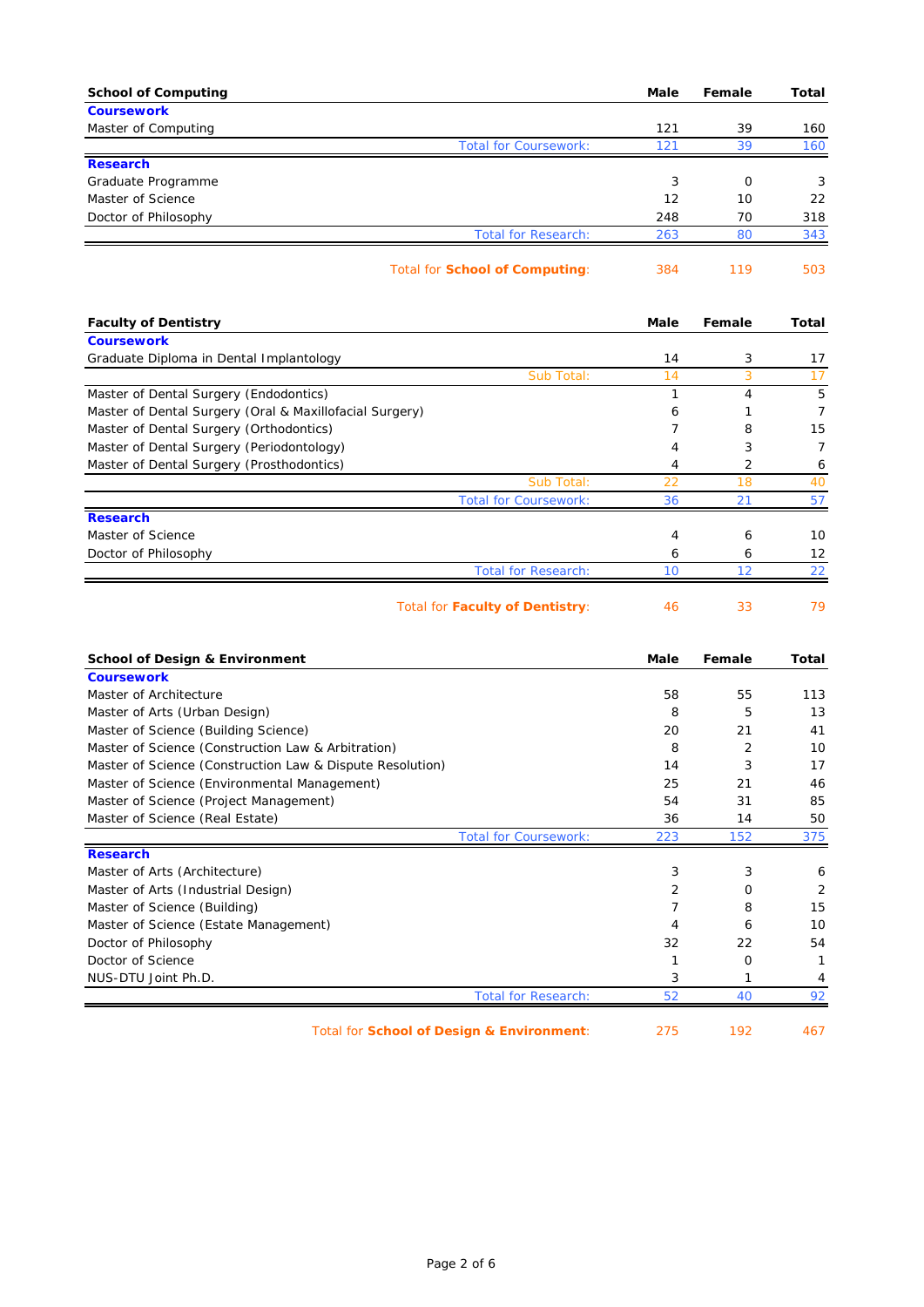| <b>Faculty of Engineering</b>                                 | Male | Female | <b>Total</b>   |
|---------------------------------------------------------------|------|--------|----------------|
| <b>Coursework</b>                                             |      |        |                |
| Graduate Diploma in Aviation Management                       | 11   | 3      | 14             |
| Sub Total:                                                    | 11   | 3      | 14             |
| Master of Science (Chemical Engineering)                      | 28   | 19     | 47             |
| Master of Science (Civil Engineering)                         | 83   | 45     | 128            |
| Master of Science (Electrical Engineering)                    | 161  | 52     | 213            |
| Master of Science (Environmental Engineering)                 | 27   | 24     | 51             |
| Master of Science (Geotechnical Engineering)                  | 14   | 4      | 18             |
| Master of Science (Industrial and Systems Engineering)        | 129  | 62     | 191            |
| Master of Science (Intellectual Property Management)          | 21   | 10     | 31             |
| Master of Science (Management of Technology)                  | 97   | 28     | 125            |
| Master of Science (Materials Science and Engineering)         | 29   | 25     | 54             |
| Master of Science (Mechanical Engineering)                    | 85   | 12     | 97             |
| Master of Science (Mechatronics)                              | 35   | 9      | 44             |
| Master of Science (Safety, Health & Environmental Technology) | 41   | 23     | 64             |
| Master of Science (Systems Design and Management)             | 25   | 5      | 30             |
| Master of Science (Transportation Systems and Management)     | 15   | 9      | 24             |
| Sub Total:                                                    | 790  | 327    | 1117           |
| <b>Total for Coursework:</b>                                  | 801  | 330    | 1131           |
| <b>Research</b>                                               |      |        |                |
| Master of Engineering                                         | 196  | 75     | 271            |
| Doctor of Philosophy                                          | 896  | 357    | 1253           |
| NUS-IITB Joint Ph.D.                                          | 1    | 0      | 1              |
| NUS-SUPELEC Joint Ph.D.                                       | 1    | 1      | 2              |
| NUS-TU/E Joint Ph.D.                                          | 10   | 2      | 12             |
| NUS-UIUC Joint Ph.D.                                          | 4    | 3      | $\overline{7}$ |
| <b>Total for Research:</b>                                    | 1108 | 438    | 1546           |
| <b>Total for Faculty of Engineering:</b>                      | 1909 | 768    | 2677           |

| <b>Faculty of Law</b>                                   |                              | Male | Female   | Total |
|---------------------------------------------------------|------------------------------|------|----------|-------|
| <b>Coursework</b>                                       |                              |      |          |       |
| Graduate Diploma in Maritime & Arbitration              |                              | 10   | $\Omega$ | 10    |
| Graduate Diploma in Singapore Law                       |                              | 29   | 66       | 95    |
|                                                         | Sub Total:                   | 39   | 66       | 105   |
| Master of Laws                                          |                              | 6    | 12       | 18    |
| Master of Laws (Asian Legal Studies)                    |                              | 3    | $\Omega$ | 3     |
| Master of Laws (Corporate & Financial Services Law)     |                              | 26   | 25       | 51    |
| Master of Laws (Intellectual Property & Technology Law) |                              | 4    |          | 11    |
| Master of Laws (International & Comparative Law)        |                              | 8    | 12       | 20    |
| Master of Laws (International Business Law)             |                              | 22   | 36       | 58    |
| Master of Laws (Maritime Law)                           |                              | 8    | 6        | 14    |
|                                                         | Sub Total:                   | 77   | 98       | 175   |
|                                                         | <b>Total for Coursework:</b> | 116  | 164      | 280   |
| <b>Research</b>                                         |                              |      |          |       |
| Graduate Programme                                      |                              | 3    | O        | 3     |
| Master of Laws                                          |                              |      |          | 14    |
| Doctor of Philosophy                                    |                              |      | 10       | 17    |
|                                                         | <b>Total for Research:</b>   | 17   | 17       | 34    |

Total for **Faculty of Law**: 133 181 314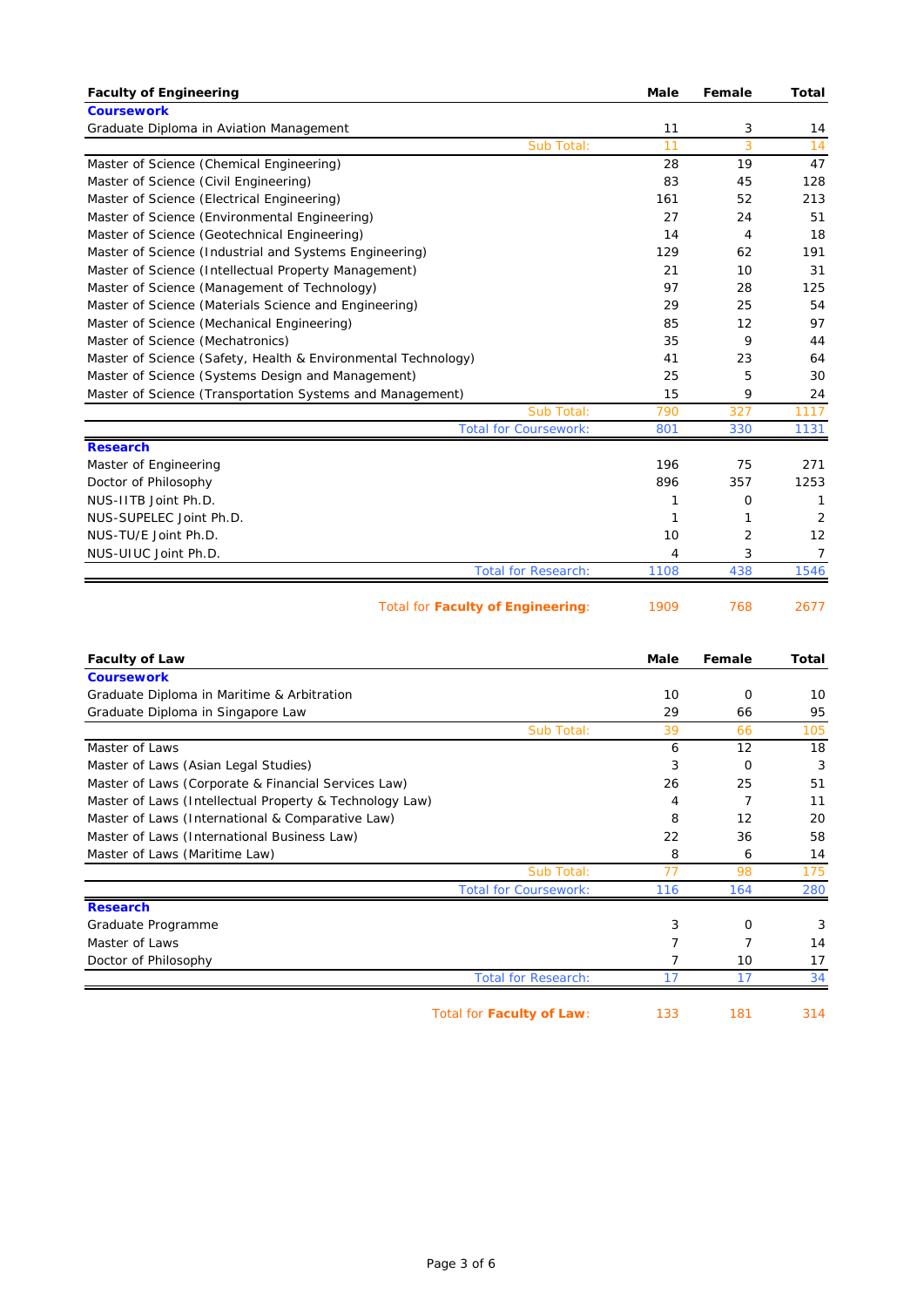| Lee Kuan Yew School of Public Policy                       | Male     | Female         | Total        |
|------------------------------------------------------------|----------|----------------|--------------|
| <b>Coursework</b>                                          |          |                |              |
| Master in Public Administration                            | 109      | 75             | 184          |
| Master in Public Management                                | 17       | 5              | 22           |
| Master in Public Policy                                    | 79       | 83             | 162          |
| <b>Total for Coursework:</b>                               | 205      | 163            | 368          |
| <b>Research</b>                                            |          |                |              |
| Doctor of Philosophy                                       | 8        | 2              | 10           |
| <b>Total for Research:</b>                                 | 8        | 2              | 10           |
| Total for Lee Kuan Yew School of Public Policy:            | 213      | 165            | 378          |
| <b>Faculty of Science</b>                                  | Male     | Female         | <b>Total</b> |
| <b>Coursework</b>                                          |          |                |              |
| Joint Master of Science in Industrial Chemistry            | 10       | 14             | 24           |
| Master of Pharmacy (Clinical Pharmacy)                     | O        | 2              | 2            |
| Master of Science (Applied Physics)                        | 9        | $\overline{2}$ | 11           |
| Master of Science (Chemistry)                              | 35       | 37             | 72           |
| Master of Science (Mathematics)                            | 17       | 10             | 27           |
| Master of Science (Pharmaceutical Sciences and Technology) | 6        | 6              | 12           |
| Master of Science (Physics)                                | 8        | 0              | 8            |
| Master of Science (Statistics)                             | 31       | 20             | 51           |
| Master of Science in Financial Engineering                 | 211      | 40             | 251          |
| <b>Total for Coursework:</b>                               | 327      | 131            | 458          |
| <b>Research</b>                                            |          |                |              |
| Graduate Programme                                         | 73       | 66             | 139          |
| Master of Science                                          | 39       | 46             | 85           |
| Master of Science (Pharmacy)                               | $\Omega$ | 3              | 3            |

|                                                   | Total for Faculty of Science: | 900            | 565            | 1465           |
|---------------------------------------------------|-------------------------------|----------------|----------------|----------------|
|                                                   |                               |                |                |                |
| Yong Loo Lin School of Medicine                   |                               | Male           | Female         | Total          |
| <b>Coursework</b>                                 |                               |                |                |                |
| Graduate Diploma in Family Medicine               |                               | 52             | 38             | 90             |
| Graduate Diploma in Family Practice Dermatology   |                               | 25             | 12             | 37             |
| Graduate Diploma in Geriatric Medicine            |                               | 20             | 10             | 30             |
| Graduate Diploma in Occupational Medicine         |                               | 8              | 5              | 13             |
|                                                   | Sub Total:                    | 105            | 65             | 170            |
| Master of Clinical Investigation                  |                               | 5              | $\overline{2}$ | $\overline{7}$ |
| Master of Medicine (Emergency Medicine)           |                               | 36             | 24             | 60             |
| Master of Medicine (Family Medicine)              |                               |                | $\Omega$       |                |
| Master of Medicine (Internal Medicine)            |                               | 36             | 24             | 60             |
| Master of Medicine (Obstetrics and Gynaecology)   |                               |                | 3              | 4              |
| Master of Medicine (Orthopaedic Surgery)          |                               |                | O              |                |
| Master of Medicine (Paediatric Medicine)          |                               | 6              | 5              | 11             |
| Master of Medicine (Psychiatry)                   |                               | 4              | 6              | 10             |
| Master of Nursing                                 |                               | $\overline{2}$ | 10             | 12             |
| Master of Public Health                           |                               | 30             | 27             | 57             |
| Master of Science (Speech and Language Pathology) |                               | 3              | 16             | 19             |
|                                                   | Sub Total:                    | 125            | 117            | 242            |
|                                                   | <b>Total for Coursework:</b>  | 230            | 182            | 412            |

Doctor of Philosophy 459 319 778 NUS-ANU Joint PhD 2 0 2

Total for Research: 573 434 1007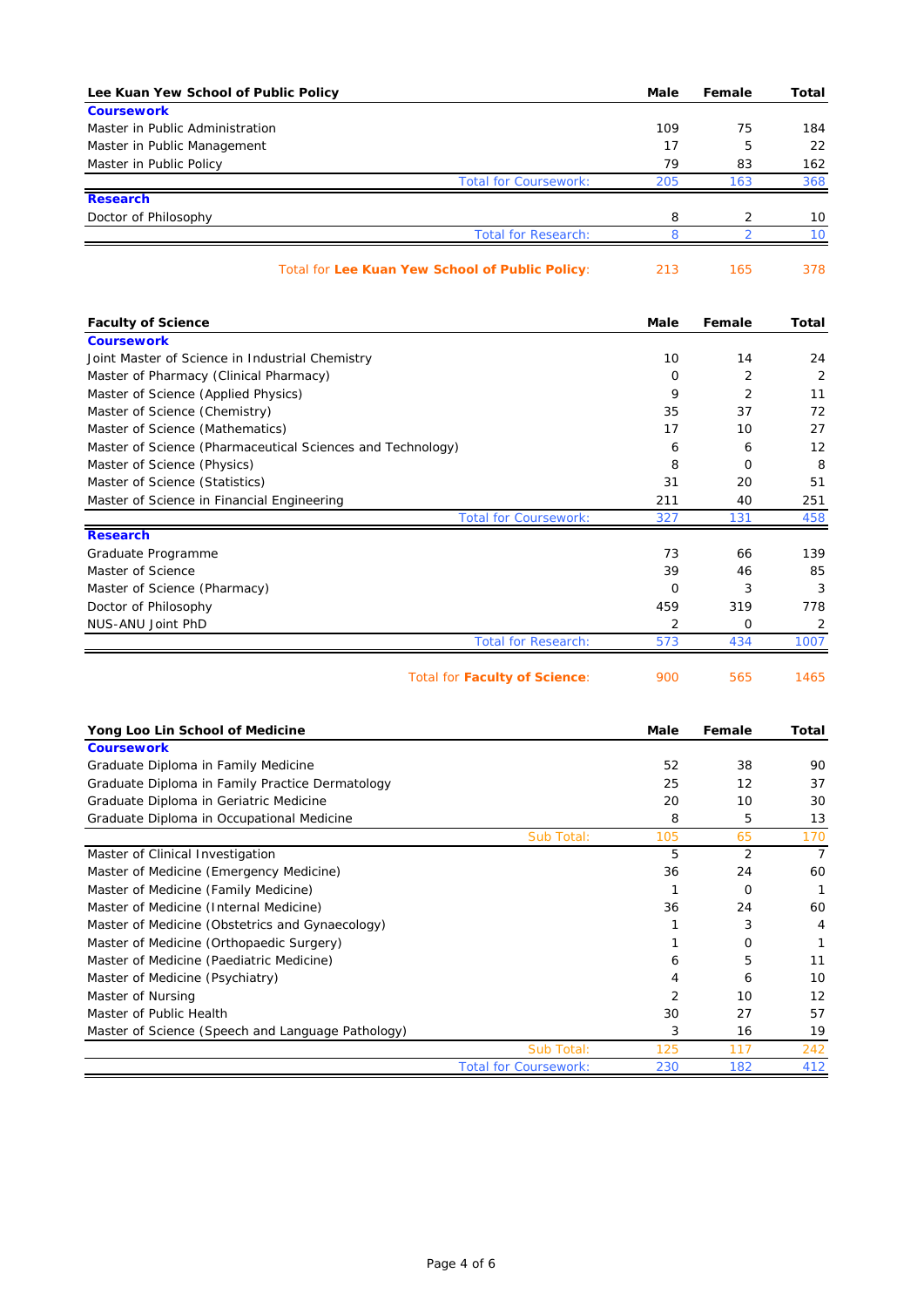| <b>Research</b>                                                    |      |        |       |
|--------------------------------------------------------------------|------|--------|-------|
| Graduate Programme                                                 | 82   | 124    | 206   |
| Joint M.Sc. in Infectious Diseases, Vaccinology and Drug Discovery | 5    | 5      | 10    |
| Master of Science                                                  | 15   | 15     | 30    |
| Doctor of Medicine                                                 | 4    | 2      | 6     |
| Doctor of Philosophy                                               | 137  | 150    | 287   |
| NUS-KI Joint PhD                                                   | 18   | 17     | 35    |
| <b>Total for Research:</b>                                         | 261  | 313    | 574   |
| Total for Yong Loo Lin School of Medicine:                         | 491  | 495    | 986   |
| Yong Siew Toh Conservatory of Music                                | Male | Female | Total |
| <b>Coursework</b><br>Graduate Diploma in Music Performance         | 5    | 8      | 13    |
| <b>Total for Coursework:</b>                                       | 5.   | 8      | 13    |
| Total for Yong Siew Toh Conservatory of Music:                     | 5    | 8      | 13    |
| Duke-NUS Graduate Medical School S'pore                            | Male | Female | Total |
| <b>Coursework</b>                                                  |      |        |       |
| Doctor of Medicine                                                 | 25   | 49     | 74    |
| <b>Total for Coursework:</b>                                       | 25   | 49     | 74    |
| <b>Total for Duke-NUS Graduate Medical School S'pore:</b>          | 25   | 49     | 74    |